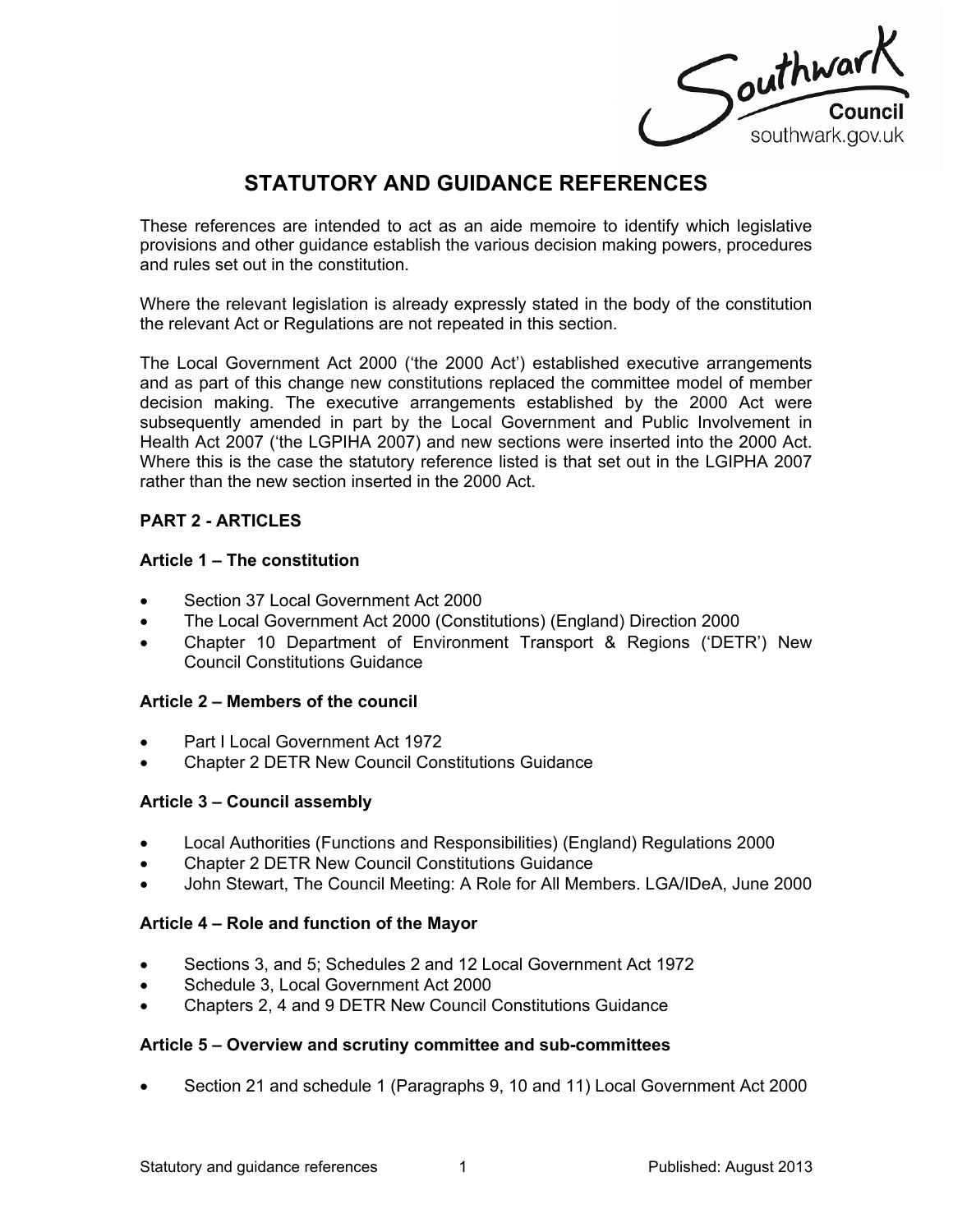- Sections 119-123 and 125-128 Local Government and Public Involvement in Health Act 2007
- Local Authorities (Overview and Scrutiny Committees Health Scrutiny Functions) Regulations 2002
- The Crime and Disorder (Overview and Scrutiny) Regulations 2009
- The Local Authorities (Executive Arrangements) (Meetings and Access to Information) (England) Regulations 2012
- The Local Authorities (Overview and Scrutiny Committees) (England) Regulations 2012
- Schedule 3 Localism Act 2011
- Chapters 3 and 9, DETR New Council Constitutions Guidance

# **Article 6 – The cabinet**

- Section 11 Local Government Act 2000
- Sections 62, 63, 65, 66 and 68-74 Local Government & Public Involvement in Health Act 2007
- Schedules 3 and 25 Localism Act 2011
- The Local Authorities (Executive Arrangements) (Meetings and Access to Information) (England) Regulations 2012
- Chapters 4, 14 and 15, DETR New Council Constitutions Guidance

# **Article 8 – Community councils**

- Section 18 Local Government Act 2000
- Regulation 16A Local Government (Committees and Political Groups) Regulations 1990
- The Local Authorities (Functions and Responsibilities) (England) Regulations 2000
- Schedules 3 and 25 Localism Act 2011
- Chapters 6 and 9, DETR New Council Constitutions Guidance

# **Article 9 – Joint arrangements**

- Sections 2, 19, 20 Local Government Act 2000
- The Local Authorities (Arrangements for the Discharge of Functions) (England) Regulations 2012
- Sections 1-8 Localism Act
- Chapters 6 and 9, DETR New Council Constitutions Guidance

# **Article 10 – Officers**

- Section 4 and 5 Local Government and Housing Act 1989
- Chapters 8 and 9, DETR New Council Constitutions Guidance

# **Article 11 – Documents**

Section 234, Local Government Act 1972

# **PART 3 – WHO TAKES DECISIONS?**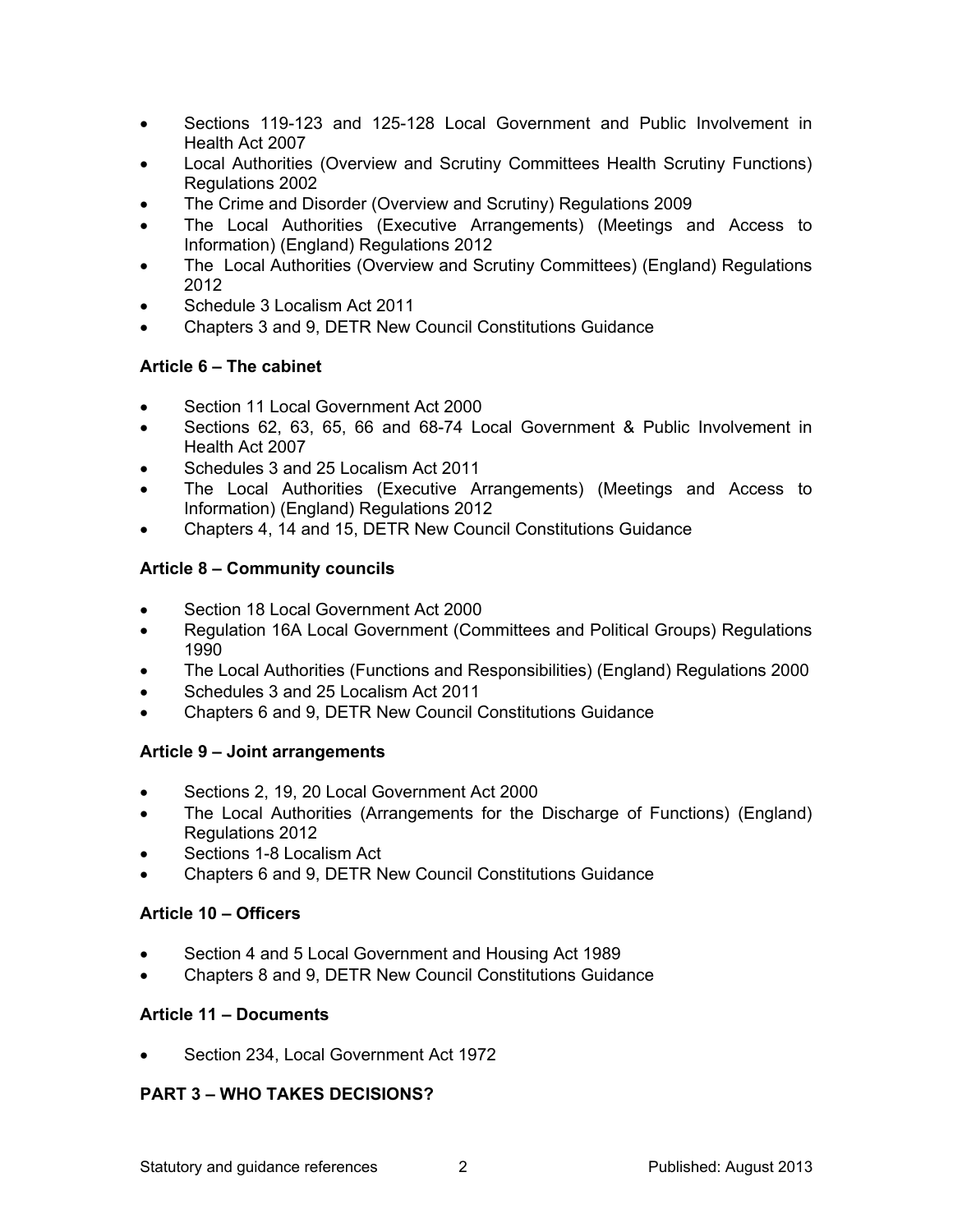- Section 13 Local Government Act 2000
- The Local Authorities (Functions and Responsibilities) (England) Regulations 2000
- Sections 62, 63, 65, 66 and 68-74 Local Government and Public Involvement in Health Act 2007
- Chapter 5, DETR New Council Constitutions Guidance

# **PART 4 – RULES**

# **Access to information procedure rules**

- Sections 100 A-H and Schedule 12A Local Government Act 1972
- Section 22 Local Government Act 2000
- Chapter 7, DETR New Council Constitutions Guidance

# **Budget and policy framework procedure rules**

- The Local Authorities (Functions and Responsibilities) (England) Regulations 2000
- Chapter 2, DETR New Council Constitutions Guidance

# **Council assembly procedure rules**

- Part VA Local Government Act 1972
- Parts I and VI, Schedule 12 Local Government Act 1972
- Local Authorities (Standing Orders) Regulations 1993

# **Committee procedure rules**

- Part VA, Local Government Act 1972
- Part VI, Schedule 12 Local Government Act 1972
- Local Authorities (Standing Orders) Regulations 1993

# **Community council procedure rules**

- Part VA, Local Government Act 1972
- Part VI, Schedule 12 Local Government Act 1972

# **Cabinet procedure rules**

- Part VA Local Government Act 1972
- Chapters 4 to 9, DETR New Council Constitutions Guidance

# **Financial standing orders**

Chapter 2 DETR New Council Constitutions Guidance

# **Officer employment procedure rules**

Section 7, Local Government and Housing Act 1989